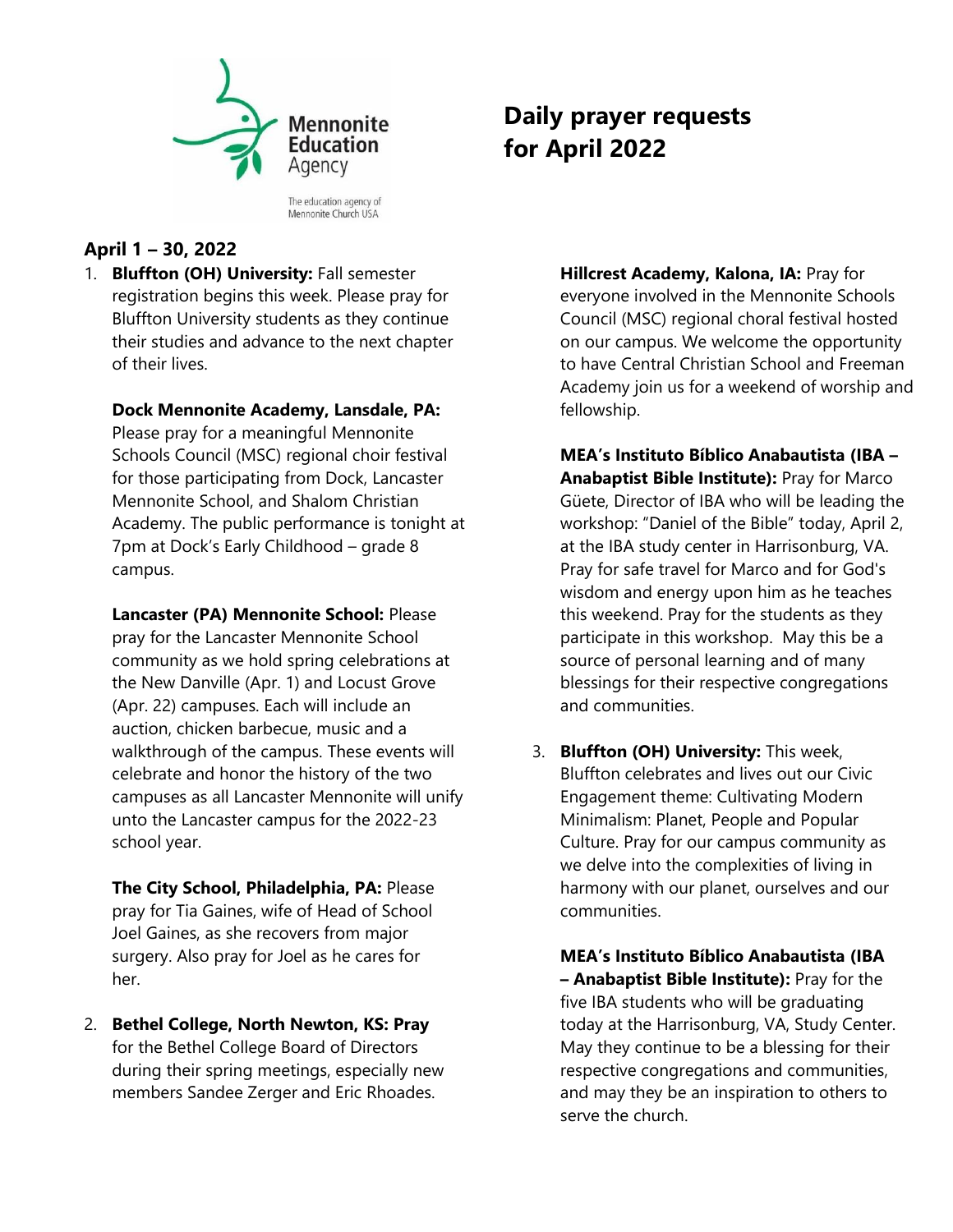4. **Anabaptist Mennonite Biblical Seminary, Elkhart, IN:** During this spring break week, give thanks for the rhythms of work and rest in our lives. Pray that seminary students and faculty would be refreshed and energized to return to their shared biblical and theological work.

#### **Central Christian School, Kidron, OH:**

Please pray for our students as they finish up the third academic quarter.

5. **Bethany Christian Schools, Goshen, IN:**  Pray as we take spring break that students and staff will have restful and fun-filled break.

**Quakertown (PA) Christian School:** Please pray for our students, faculty, and staff as we enter the final marking period of this school year.

6. **Anabaptist Mennonite Biblical Seminary (AMBS), Elkhart, IN:** Give thanks for AMBS's theological library and pray for Karl Stutzman, MLS, Director of Library Services; Brandon Board, MLIS, Information Services and Online Learning Librarian; and student assistants as they support the scholarship of students and faculty with both print and electronic resources.

**Hesston (KS) College:** Please pray for the people in Ukraine. Pray for an inbreaking of peace and justice in that country and wherever else violence erupts in the world.

7. **Hillcrest Academy, Kalona, IA:** Pray for the health and safety of all our spring student athletes, their coaches, and fans. As we compete in soccer, track & field, and golf, may we be an example of grace and sportsmanship to the community around us.

**Kraybill Mennonite School, Mount Joy, PA:** Today we celebrate and give thanks for the joy of grandparents in our lives.

8. **Kraybill Mennonite School, Mount Joy, PA:** Please pray for our middle school field trips, for safe travel, for relationship building, and for the joy of being together outside of school.

**Quakertown (PA) Christian School:** Please pray for peace of mind and nerves for our secondary students as they perform in our spring production April 8 and 9.

9. **Eastern Mennonite School, Harrisonburg, VA:** Pray for Eastern Mennonite School where the community is adjusting to changes in covid-mitigation protocol and mask use is optional now. Pray for respect between people with varying opinions and courtesy with each other.

**Lancaster (PA) Mennonite School:** Pray for wisdom and guidance for the Superintendent Search Committee at Lancaster Mennonite School as they begin the process of finding a superintendent to lead the school. Pray also that the person God is calling will find peace as they answer the call with anticipation and excitement as they consider the new opportunities ahead.

10. **Bethel College, North Newton, KS:** Thank God for the gifts of Karen Robu, director of theater at Bethel College, who presents her doctoral play, *Suffering Church*, on campus tomorrow evening.

#### **Mennonite Early Childhood Network:**

Knowing that Jesus loves to hear children's songs of praise (Mt. 21:16), pray that God will enable teachers and other adults to help children acquire familiarity with music that expresses their love for Jesus. May they draw on that repertoire to blend spontaneous praise with everyday living wherever and whenever they are reminded of Jesus.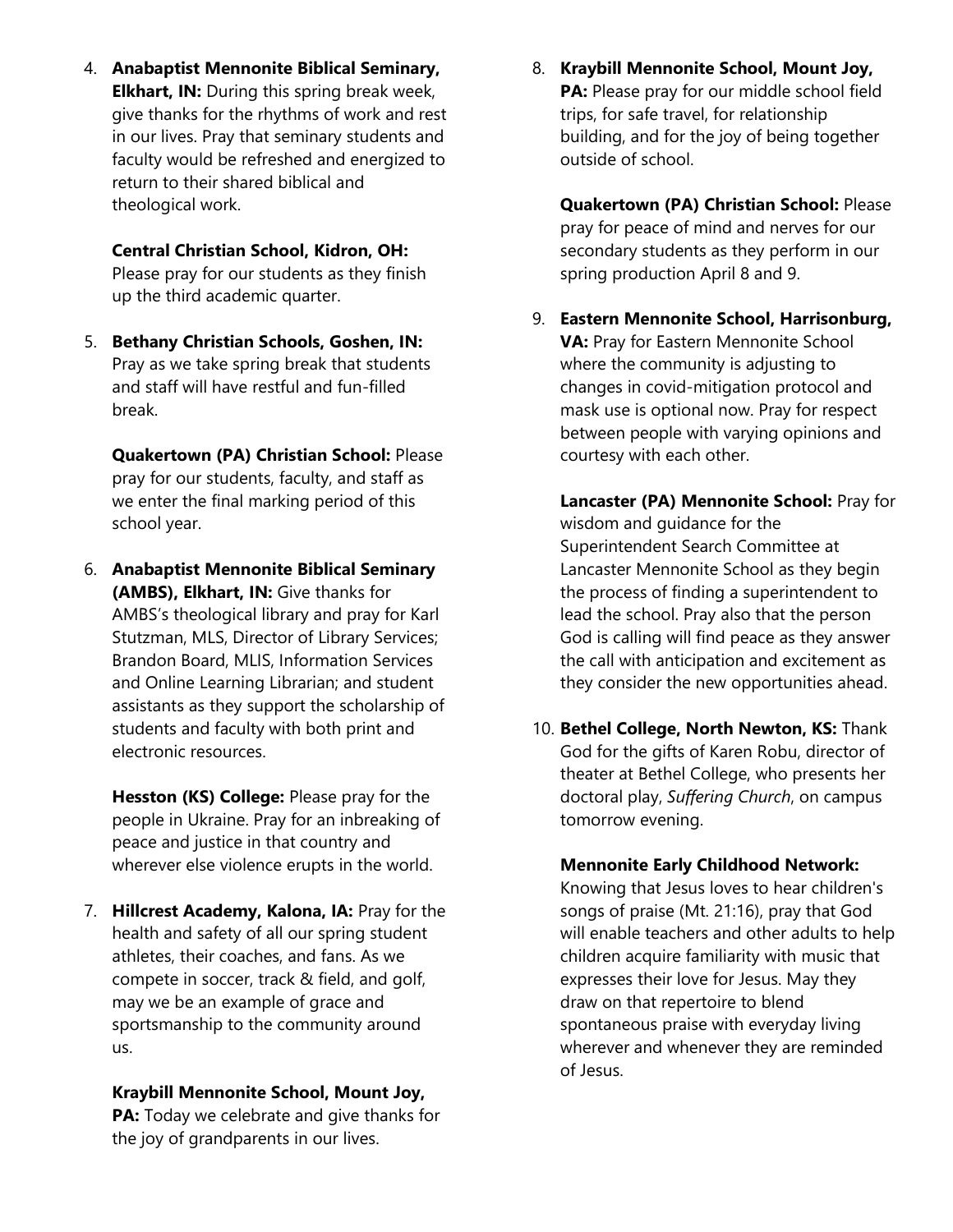11. **Bluffton (OH) University:** Pray for Bluffton's music students, faculty, staff, and community members as they present the Masterworks Spring Choral Concert featuring Handel's "Messiah" parts 2 and 3.

**Hillcrest Academy, Kalona, IA:** Pray for our Future Farmers of America (FFA) students as they travel to the FFA Convention today. May they have traveling mercy and may the trip be both meaningful and fruitful.

12. **Goshen (IN) College:** Today, April 12, is Connect Goshen Day at Goshen College. We give thanks for the generosity of donors that helps students achieve a college education.

**Lezha (Albania) Academic Center:** We are thankful to God that we can still gather to worship. We pray that people will be open to hear God's Word.

13. **Hillcrest Academy, Kalona, IA:** Pray that tonight's prospective family night would be well attended and that families and their students would choose to be a part of our school community.

**Quakertown (PA) Christian School:** We continue to be blessed by all the families that have chosen to become members of our family through enrollment, by partnering in prayer, and by their financial gifts.

14. **Bethany Christian Schools, Goshen, IN:**  Please pray for our students who have family in Ukraine.

**Central Christian School, Kidron, OH:**  Please pray for the Board of Trustees and their search for a new superintendent.

15. **Dock Mennonite Academy, Lansdale, PA:**  Pray that students would come to a richer faith in Jesus through the Easter season and return from Easter break renewed for the final weeks of school.

**Goshen (IN) College:** Pray for Goshen College senior artists and musicians as they display their hard work through exhibits and recitals.

16. **Bethel College, North Newton, KS:** Pray for the Bethel College Concert Choir and William Eash, director, who retires at the end of this school year, as they prepare for their Europe tour in May.

**The City School, Philadelphia, PA:** Please pray for the health and stamina for our teachers and students for the remainder of the school year.

17. **Lancaster (PA) Mennonite School:** Pray that all Lancaster Mennonite students, faculty, and staff can relax and enjoy the Easter break as they celebrate Christ's resurrection. Pray that they return renewed and ready to finish strong for this academic year.

**Quakertown (PA) Christian School:** We rejoice in the life our Risen Lord has given us all!

18. **Bluffton (OH) University:** Please pray for Bluffton students as they travel home for the Easter holiday and hold in your hearts our international students, out-of-state students, and others who are unable to celebrate with their families.

**Lezha (Albania) Academic Center:** Please pray for the Roma people in our community. Pray that they will see and experience God's love and care as they live their lives while learning to read and write.

19. **Central Christian School, Kidron, OH:** Please pray for new families exploring the possibility of joining the Central community.

**Hesston (KS) College:** Please pray for Hesston College students traveling abroad in Thailand and across Europe. Pray for safe travels and richly rewarding encounters.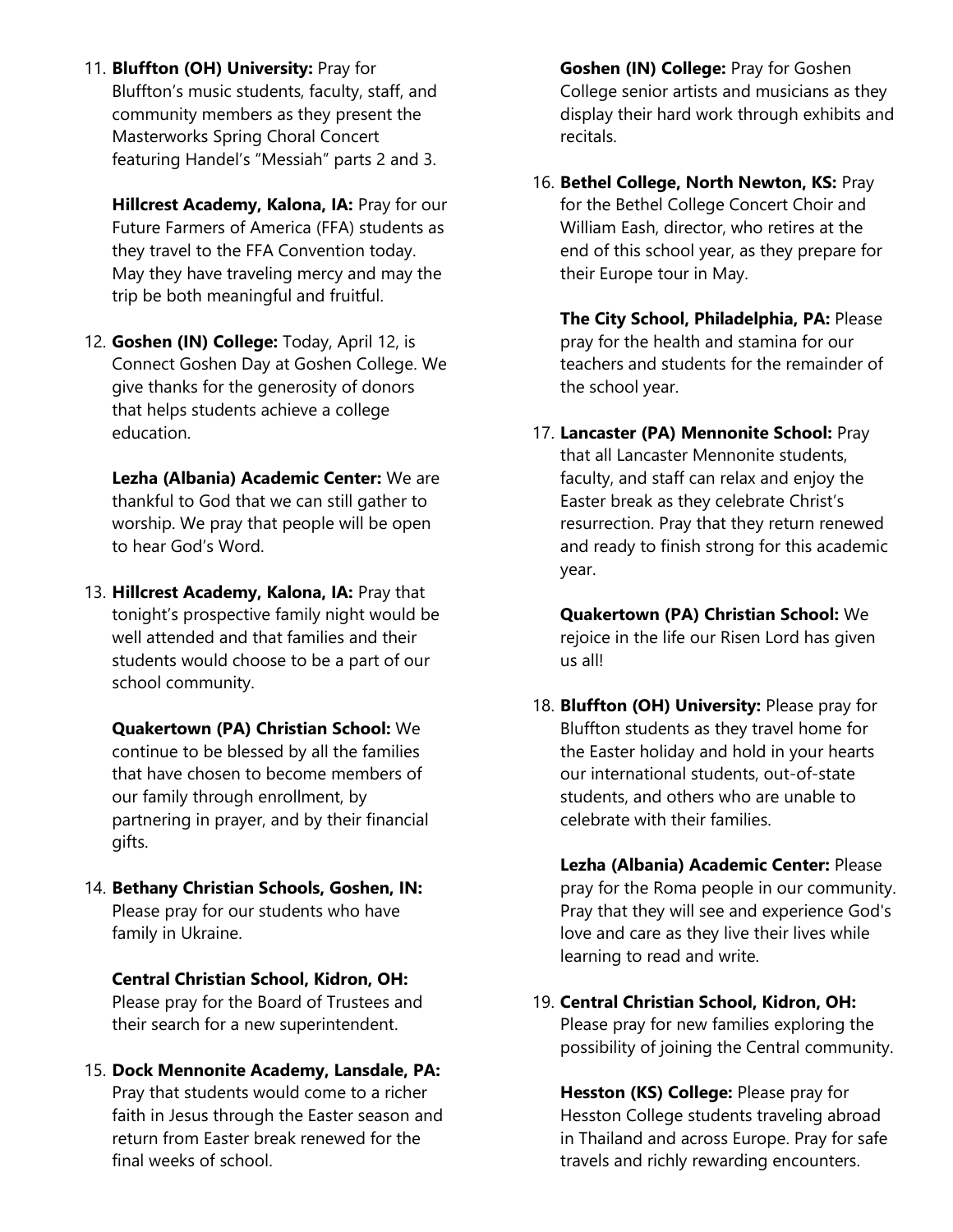- 20. **Kraybill Mennonite School, Ephrata, PA:**  Please pray for our Spring Elementary Program tomorrow as we celebrate the gift of music in our school.
- 21. **Anabaptist Mennonite Biblical Seminary (AMBS), Elkhart, IN:** AMBS board members are meeting April 21–23. May God's Spirit guide their conversations and bless them with wisdom and clarity as they give direction to the seminary's ongoing work.

**The City School, Philadelphia, PA:** Please pray for strategic planning and new initiatives for the new 3-5 years.

- 22. **Hesston (KS) College:** Please pray for Hesston College nursing graduates as they prepare to enter the healthcare workforce.
- 23. **Anabaptist Mennonite Biblical Seminary (AMBS), Elkhart, IN:** Pray for participants in AMBS's online short course, Transforming Congregational Conflict and Communication, led by Betty Pries April 20 – May 31. May they be empowered to help congregations courageously engage their differences in ways that glorify God and bring healing and hope.

**Lezha (Albania) Academic Center:** Pray that Christian teachers will be able to show the love of God to Afghan refugees as they build relationships and help to meet their needs.

24. **Bluffton (OH) University:** This is the last week of regular classes before spring semester finals and Commencement. Please pray for Bluffton University students as they finish the semester, and especially pray for our graduates as they reach a new chapter in their lives.

**The City School, Philadelphia, PA:** Please pray for enrollment at our Upper Campus.

25. **Bethel College, North Newton, KS:** Pray for David Long, Bethel College professor of visual art and design, as he gives the Ralph P. Schrag Distinguished Teaching honors presentation this morning.

**Quakertown (PA) Christian School:** Please pray for safety and open hearts as our high school students participate in a week-long Service Learning Trip this week.

- 26. **Goshen (IN) College:** As Goshen College students tackle their final exams this week, pray for strength, focus, and energy for them.
	- **Lezha (Albania) Academic Center:** Please pray for wisdom and strength for all teachers and administrators in these changed and difficult times of teaching.
- 27. **Central Christian School, Kidron, OH:** Join us in giving thanks for the many businesses and individuals who supported our annual auction.

**Dock Mennonite Academy, Lansdale, PA:**  Please pray that the gifts, passions, and relationships would grow as students and staff work toward their performance of the High School Spring play, *You Can't Take it With You*, April 28-30.

28. **Hinkletown Mennonite School, Ephrata, PA: Hinkletown Mennonite School Senior** Capstone Presentations are being held today, April 28. Six graduating students will share their reflections on their education, their spiritual growth, and their vocational and life goals as they enter the next season of their lives. Pray that these students will live and learn God's purposes for them as they move into this transition in their lives.